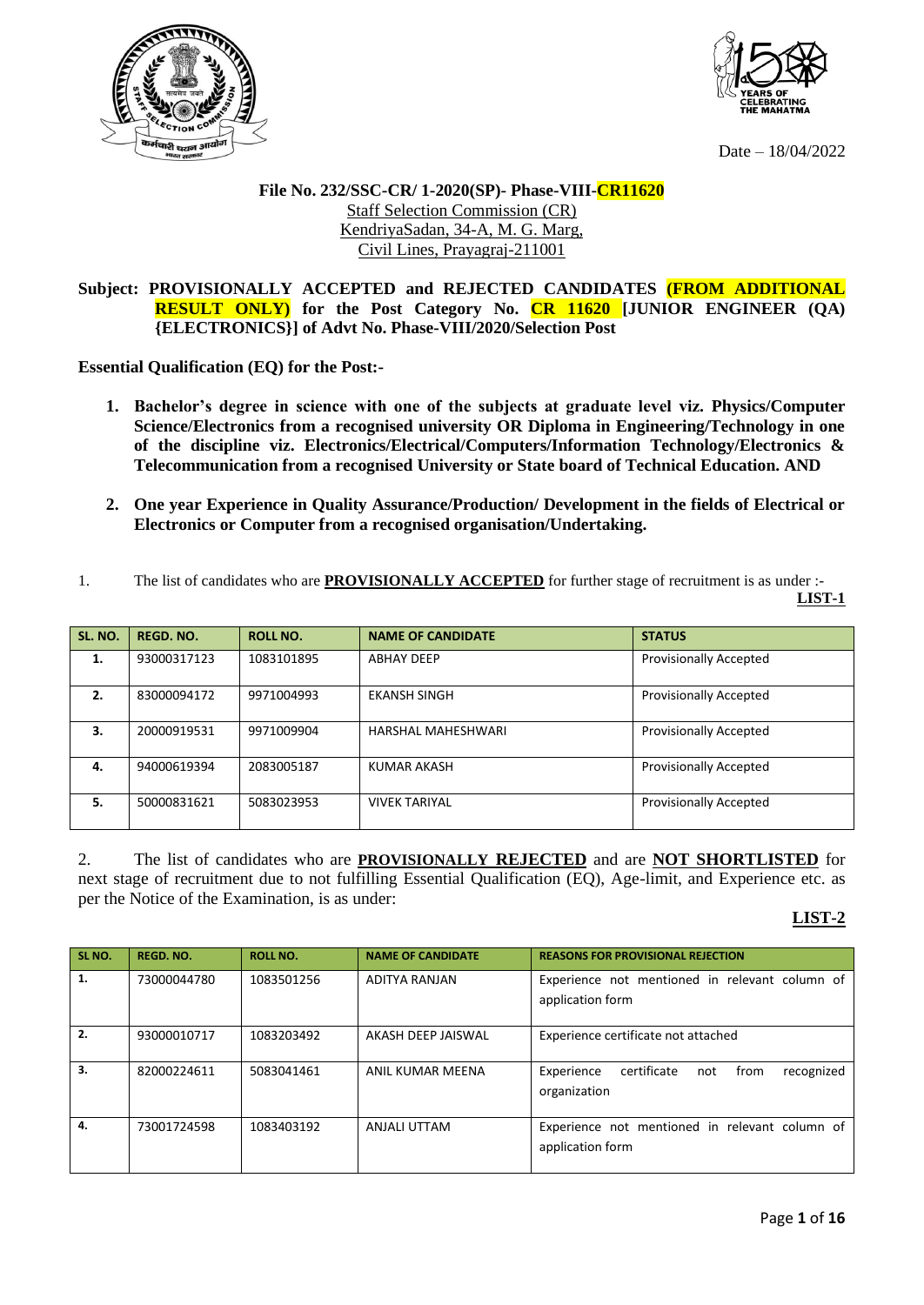| 5.  | 75000391194 | 5083004784 | ANKIT KALYANI                    | Nature of work not as per notice                                                                              |
|-----|-------------|------------|----------------------------------|---------------------------------------------------------------------------------------------------------------|
| 6.  | 93000359277 | 5083017581 | <b>ANKIT PANWAR</b>              | Experience certificate not in relevant field                                                                  |
| 7.  | 30000599858 | 1083501862 | <b>ANKIT VERMA</b>               | Experience not mentioned in relevant column of<br>application form                                            |
| 8.  | 93000273343 | 1083404438 | ANURUDDHA KUMAR                  | Experience not mentioned in relevant column of<br>application form                                            |
| 9.  | 40000628243 | 7083010205 | ARJUN BANSAL                     | Experience not mentioned in relevant column of<br>application form                                            |
| 10. | 93000139680 | 1083404918 | <b>ASHISH PASWAN</b>             | Experience not mentioned in relevant column of<br>application form                                            |
| 11. | 50000575020 | 1083504714 | <b>ASHWANI SINGH</b>             | Experience certificate not in relevant field                                                                  |
| 12. | 30000921806 | 5083030411 | <b>ATUL SINGH</b>                | Experience not mentioned in relevant column of<br>application form                                            |
| 13. | 40000884863 | 9971009875 | <b>BHUBAN KUMAR MAHTO</b>        | Experience certificate not as per notice (SOFTWARE)                                                           |
| 14. | 74001872387 | 2083006779 | <b>BIDISHA DAS</b>               | Experience not mentioned in relevant column of<br>application form                                            |
| 15. | 10000959166 | 8083024454 | CHINTA VAMSHI RAM                | Incomplete form (page no.2 not attched) and also<br>nature of work not mentioned in experience<br>certificate |
| 16. | 30001421896 | 1083504379 | <b>DEVESH PANDEY</b>             | Experience not mentioned in relevant column of<br>application form                                            |
| 17. | 20000728452 | 5083038437 | <b>DINESH KUMAR GURJAR</b>       | Experience not mentioned in relevant column of<br>application form                                            |
| 18. | 82000190799 | 1083101713 | <b>HARKESH MEENA</b>             | Experience not mentioned in relevant column of<br>application form                                            |
| 19. | 30000865077 | 1083403896 | <b>HARSHIT JAIN</b>              | Experience not mentioned in relevant column of<br>application form                                            |
| 20. | 20000894629 | 5083019339 | <b>HARSHIT KUMAR</b>             | Nature of work not mentioned in experience<br>certificate                                                     |
| 21. | 50000454773 | 5083025198 | <b>ISHWAR SINGH</b><br>SHEKHAWAT | certificate<br>Experience<br>from<br>not<br>recognized<br>organization                                        |
| 22. | 10000567195 | 3083014308 | <b>JITHILA V GEORGE</b>          | Experience certificate not attached only relieving<br>letter attached (in e-mail format)                      |
| 23. | 91000031918 | 3083005505 | <b>JUGUNU ROSBEN</b>             | Experience not mentioned in relevant column of<br>application form                                            |
| 24. | 84000322131 | 7083030657 | <b>KEWAL KRISHAN</b>             | Experience not mentioned in relevant column of<br>application form                                            |
| 25. | 75001430393 | 4083500264 | KHUSHBOO SHARMA                  | Experience not mentioned in relevant column of<br>application form                                            |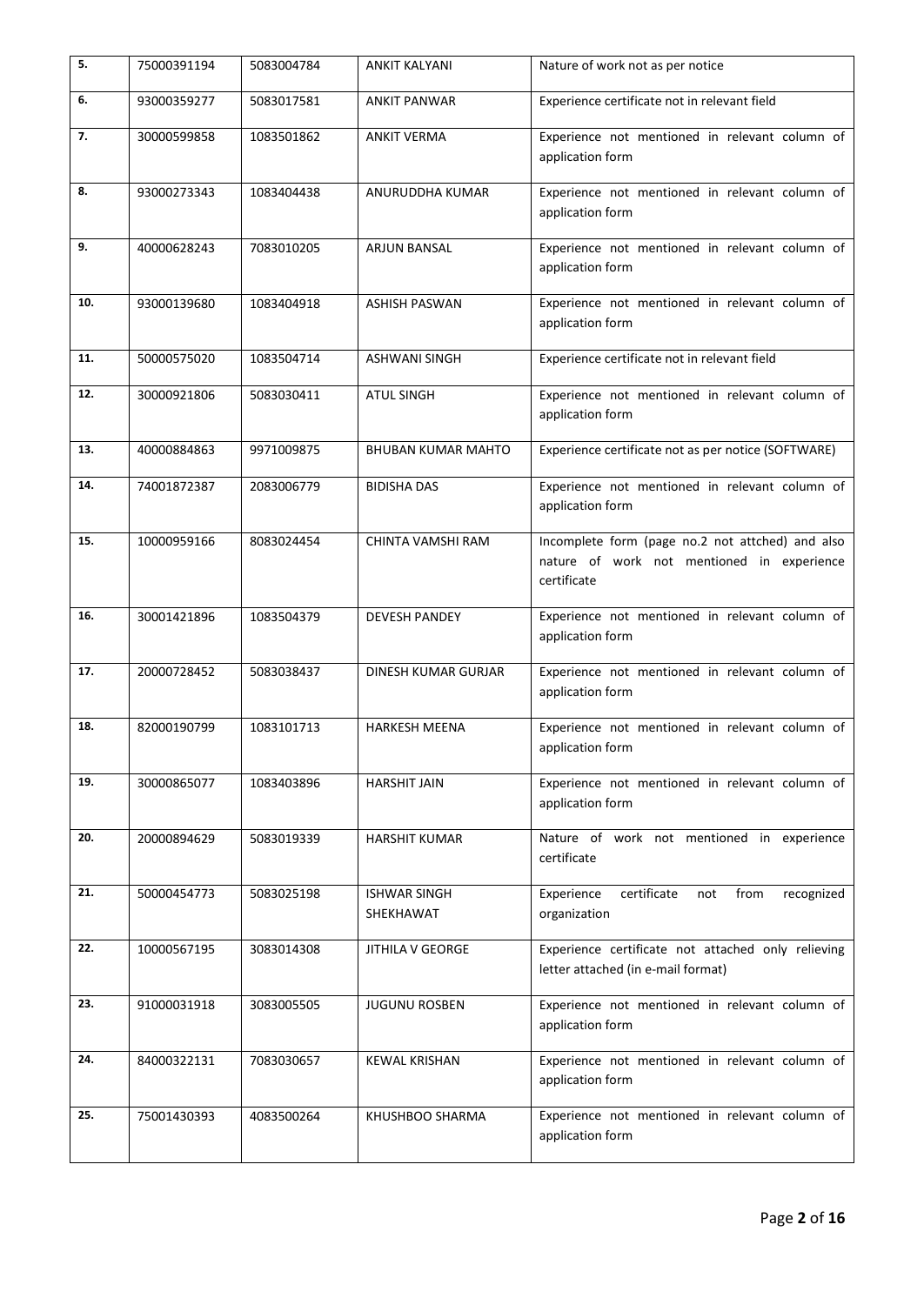| 26. | 92000517889 | 5083035223 | <b>KOMAL MEENA</b>                       | Experience not mentioned in relevant column of<br>application form                                             |
|-----|-------------|------------|------------------------------------------|----------------------------------------------------------------------------------------------------------------|
| 27. | 93000188406 | 5083003405 | <b>KRITIKA VERMA</b>                     | Experience not mentioned in relevant column of<br>application form                                             |
| 28. | 82000270294 | 5083037637 | KULDEEP KUMAR MEENA                      | Nature of work not mentioned in experience<br>certificate                                                      |
| 29. | 92000618625 | 5083035340 | <b>MANISH KUMAR SAINI</b>                | certificate<br>not<br>from<br>Experience<br>recognized<br>organization and nature of work is not as per notice |
| 30. | 73001467437 | 5083020290 | <b>MANSI KAUSHIK</b>                     | Experience not mentioned in relevant column of<br>application form                                             |
| 31. | 50000858355 | 5083018311 | <b>MAYANK DIXIT</b>                      | Experience certificate not in relevant field                                                                   |
| 32. | 91000093600 | 8083019375 | MEGAVATH HEMANTH<br><b>KUMAR</b>         | Experience not mentioned in relevant column of<br>application form                                             |
| 33. | 74001868162 | 7083031925 | <b>MONISHA SHARMA</b>                    | Experience not mentioned in relevant column of<br>application form                                             |
| 34. | 93000501407 | 1083300437 | <b>NAND KISHOR SINGH</b><br><b>VERMA</b> | Experience not mentioned in relevant column of<br>application form                                             |
| 35. | 50000686263 | 9971003275 | <b>NEHA BABAN SINGH</b><br>YADAV         | Experience not mentioned in relevant column of<br>application form                                             |
| 36. | 30000778849 | 1083503536 | <b>NIKHIL YADAV</b>                      | Experience not mentioned in relevant column of<br>application form                                             |
| 37. | 92000067908 | 1083008697 | NIRANJAN KUMAR                           | Experience not mentioned in relevant column of<br>application form                                             |
| 38. | 30000627081 | 5083002744 | PANKAJ KUMAR                             | Experience not mentioned in relevant column of<br>application form                                             |
| 39. | 91000422680 | 3083003551 | PAVITHRA SHARANAPPA<br><b>GUDADUR</b>    | Experience not mentioned in relevant column of<br>application form                                             |
| 40. | 93000239214 | 1083502974 | PIYUSH KUMAR GUPTA                       | Experience not mentioned in relevant column of<br>application form                                             |
| 41. | 82000046261 | 1083004087 | POOJA BHARTI                             | Experience not mentioned in relevant column of<br>application form                                             |
| 42. | 30000239144 | 1083502555 | PRACHI SINGH                             | Experience not mentioned in relevant column of<br>application form                                             |
| 43. | 30000812850 | 1083501119 | PRAKASH RAI                              | Experience certificate not in relevant field                                                                   |
| 44. | 95000256203 | 4083900032 | PRAKASH SINGH                            | Experience not mentioned in relevant column of<br>application form                                             |
| 45. | 72000748920 | 6083550259 | PUJA KUMARI                              | Experience not mentioned in relevant column of<br>application form                                             |
| 46. | 92000287443 | 1083002225 | <b>RAJESH KUMAR</b>                      | Experience not mentioned in relevant column of<br>application form                                             |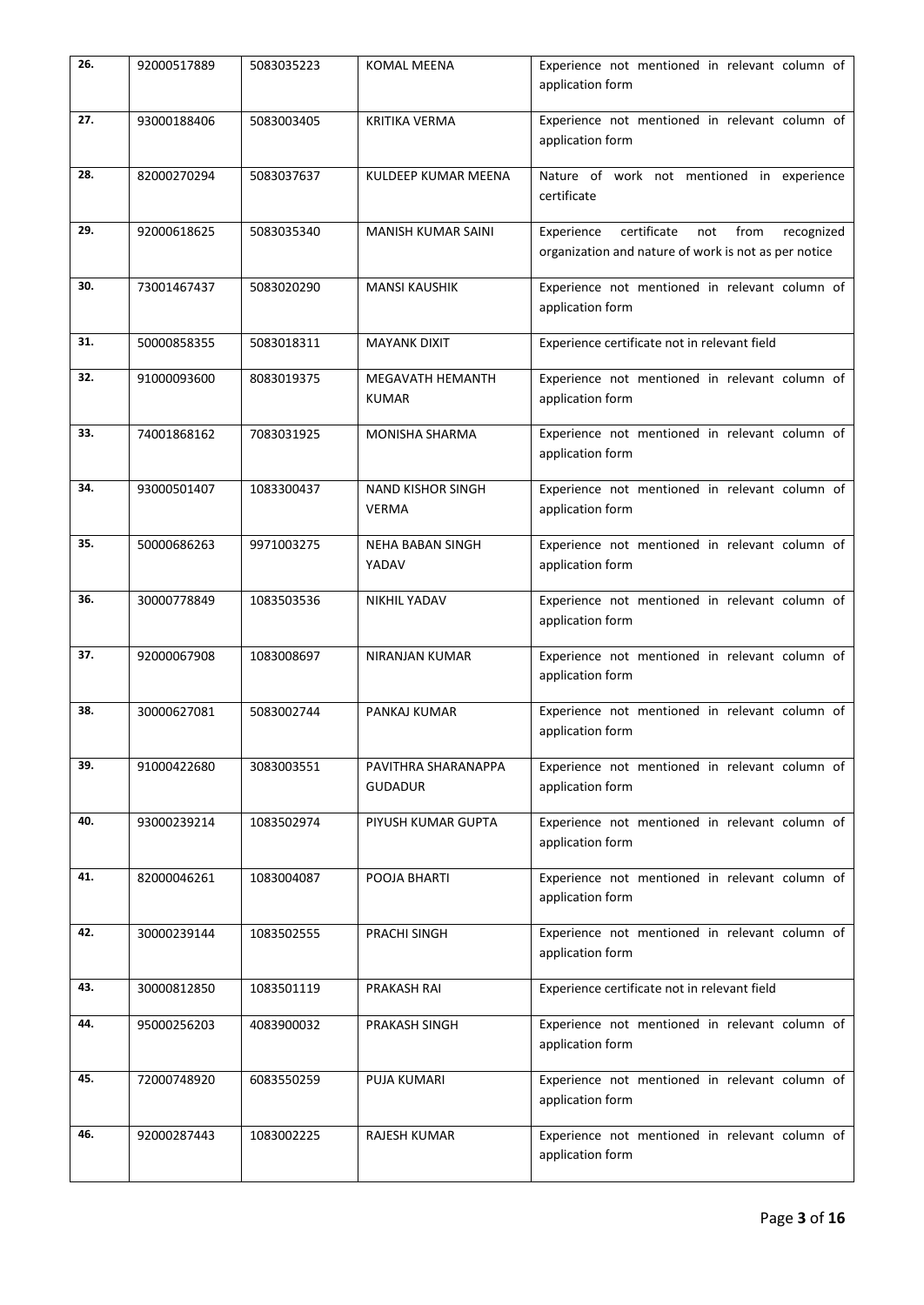| 47. | 93000161309 | 1083503016 | <b>RAJNISH</b>          | Experience not mentioned in relevant column of<br>application form                                                              |
|-----|-------------|------------|-------------------------|---------------------------------------------------------------------------------------------------------------------------------|
| 48. | 82000190486 | 2083019047 | <b>RAKESH GAURAV</b>    | Experience not mentioned in relevant column of<br>application form                                                              |
| 49. | 20000962443 | 5083044669 | <b>RAKESH KUMAR</b>     | Nature of work not mentioned in experience<br>certificate                                                                       |
| 50. | 93000107239 | 1083505854 | <b>RASHMI KUMARI</b>    | Experience not mentioned in relevant column of<br>application form                                                              |
| 51. | 93000420574 | 1083101733 | <b>RITA SHARMA</b>      | Nature of work not mentioned in experience<br>certificate                                                                       |
| 52. | 72000252827 | 5083035791 | <b>ROHIT KUMAR</b>      | Nature of work not mentioned in experience<br>certificate                                                                       |
| 53. | 40000889003 | 5083018915 | SANDEEP                 | Experience not mentioned in relevant column of<br>application form                                                              |
| 54. | 81000041356 | 3083006995 | SARATH AK               | certificate<br>Experience<br>not<br>from<br>recognized<br>organization and also nature of works not mentioned<br>in certificate |
| 55. | 30000929837 | 1083502725 | <b>SHASHANK PANDEY</b>  | Experience certificate not in relevant field                                                                                    |
| 56. | 30000838954 | 1083401515 | <b>SHASHANK SINGH</b>   | Experience not mentioned in relevant column of<br>application form                                                              |
| 57. | 83000330042 | 1083401622 | <b>SHIVAM MISHRA</b>    | Experience not mentioned in relevant column of<br>application form                                                              |
| 58. | 95000702236 | 5083028797 | SHIVANI CHAUHAN         | Experience not mentioned in relevant column of<br>application form                                                              |
| 59. | 20000750778 | 5083025787 | SHIVENDU KUMAR          | Experience certificate not attached only appointment<br>letter attached wherein works are not defined                           |
| 60. | 85000034086 | 5083001696 | SHUBHAM AHUJA           | Experience not mentioned in relevant column of<br>application form                                                              |
| 61. | 30000808643 | 1083502710 | SURESH KUMAR VERMA      | Experience not mentioned in relevant column of<br>application form                                                              |
| 62. | 81000048427 | 8083007317 | THOTA HAREESHA          | Experience not mentioned in relevant column of<br>application form                                                              |
| 63. | 84000011150 | 8083002628 | <b>TIYAS ROY</b>        | Nature of work not mentioned in experience<br>certificate                                                                       |
| 64. | 30000984186 | 1083502152 | UTKARSH SINGH           | Experience not mentioned in relevant column of<br>application form                                                              |
| 65. | 91000285641 | 3083006477 | VAISHNAVI A H           | Experience not mentioned in relevant column of<br>application form                                                              |
| 66. | 81000037579 | 8083016326 | <b>VANGOORI SHEKHAR</b> | Experience not mentioned in relevant column of<br>application form                                                              |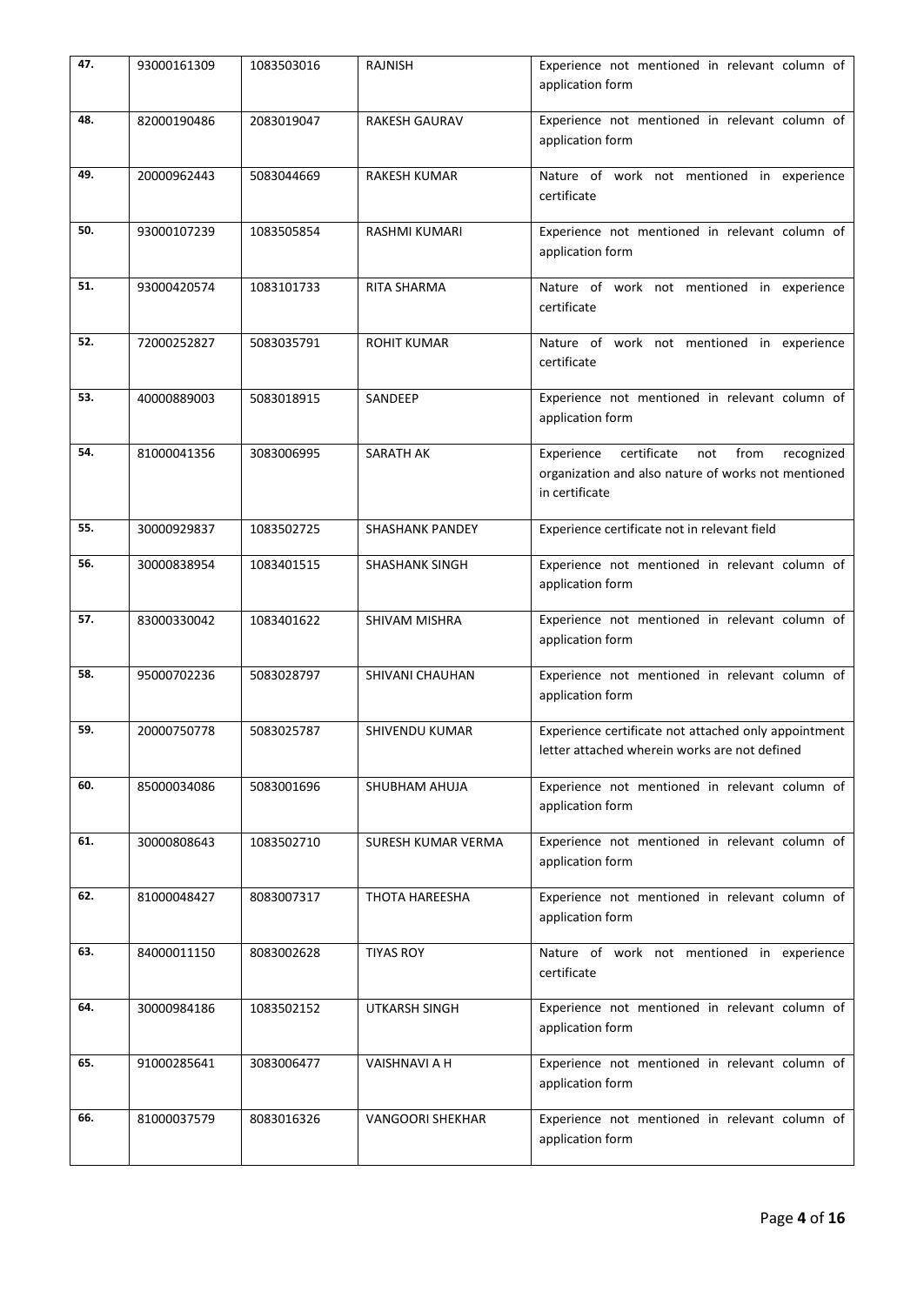| 67. | 92000629953 | 1083002168 | <b>VIKAS KUMAR GUPTA</b>                 | Nature of work not mentioned in experience<br>certificate                          |
|-----|-------------|------------|------------------------------------------|------------------------------------------------------------------------------------|
| 68. | 30000849395 | 5083025513 | <b>VINEET RATHORE</b>                    | Experience certificate not in relevant field                                       |
| 69. | 30000626203 | 1083300045 | VIRENDRA SINGH VERMA                     | Nature of work not mentioned in experience<br>certificate                          |
| 70. | 91000063293 | 8083000358 | A SUDHEER                                | Application form along with<br>documents<br>not<br>submitted by stipulated time    |
| 71. | 40000951281 | 7083100683 | <b>AARTI DEVI</b>                        | Application form along with<br>documents<br>not<br>submitted by stipulated time    |
| 72. | 82000050184 | 1083005660 | <b>ABHAY KISHOR KAMAL</b>                | Application form along with<br>documents<br>not<br>submitted by stipulated time    |
| 73. | 30000906928 | 5083027141 | <b>ABHINAV PATHAK</b>                    | Application form along with<br>documents<br>not<br>submitted by stipulated time    |
| 74. | 30000884730 | 1083505104 | <b>ABHISHEK KUMAR</b>                    | Application form along with<br>documents<br>not<br>submitted by stipulated time    |
| 75. | 85000349237 | 5083017787 | <b>ABHISHEK KUMAR</b>                    | Application form along with<br>documents<br>not<br>submitted by stipulated time    |
| 76. | 92000038229 | 1083005241 | ABHISHEK KUMAR ANAND                     | Application form along with<br>documents<br>not<br>submitted by stipulated time    |
| 77. | 92000105626 | 2083008580 | ABHISHEK KUMAR SINGH                     | Application form along with<br>documents<br>not<br>submitted by stipulated time    |
| 78. | 75001761625 | 4083100850 | <b>ABHISHEK SINGH</b><br><b>SIKARWAR</b> | Application form along with<br>documents<br>not<br>submitted by stipulated time    |
| 79. | 95000354021 | 4083300689 | <b>ABHISHEK UPADHYAY</b>                 | Application form along with<br>documents<br>not<br>submitted by stipulated time    |
| 80. | 93000686141 | 5083028895 | AISHWARY MISHRA                          | Application form along with<br>documents<br>not<br>submitted by stipulated time    |
| 81. | 73001990593 | 1083301211 | AJAY PAL SINGH                           | Application form along with<br>documents<br>not<br>submitted by stipulated time    |
| 82. | 30000610341 | 1083401597 | AJEET GAUR                               | Application form along with<br>documents<br>not<br>submitted by stipulated time    |
| 83. | 93000060421 | 1083405044 | AKASH KUMAR YADAV                        | Application form along with<br>documents<br>not<br>submitted by stipulated time    |
| 84. | 93000262623 | 5083017947 | AKHIL BALIYAN                            | Application form along with<br>documents<br>not<br>submitted by stipulated time    |
| 85. | 30000822550 | 1083200675 | AKHILESH KUMAR                           | Application form along<br>with<br>documents<br>not<br>submitted by stipulated time |
| 86. | 83000120090 | 1083500915 | AMAN DIXIT                               | Application form along with<br>documents<br>not<br>submitted by stipulated time    |
| 87. | 94000404717 | 5083010171 | AMAN KUMAR                               | Application form along<br>with<br>documents<br>not<br>submitted by stipulated time |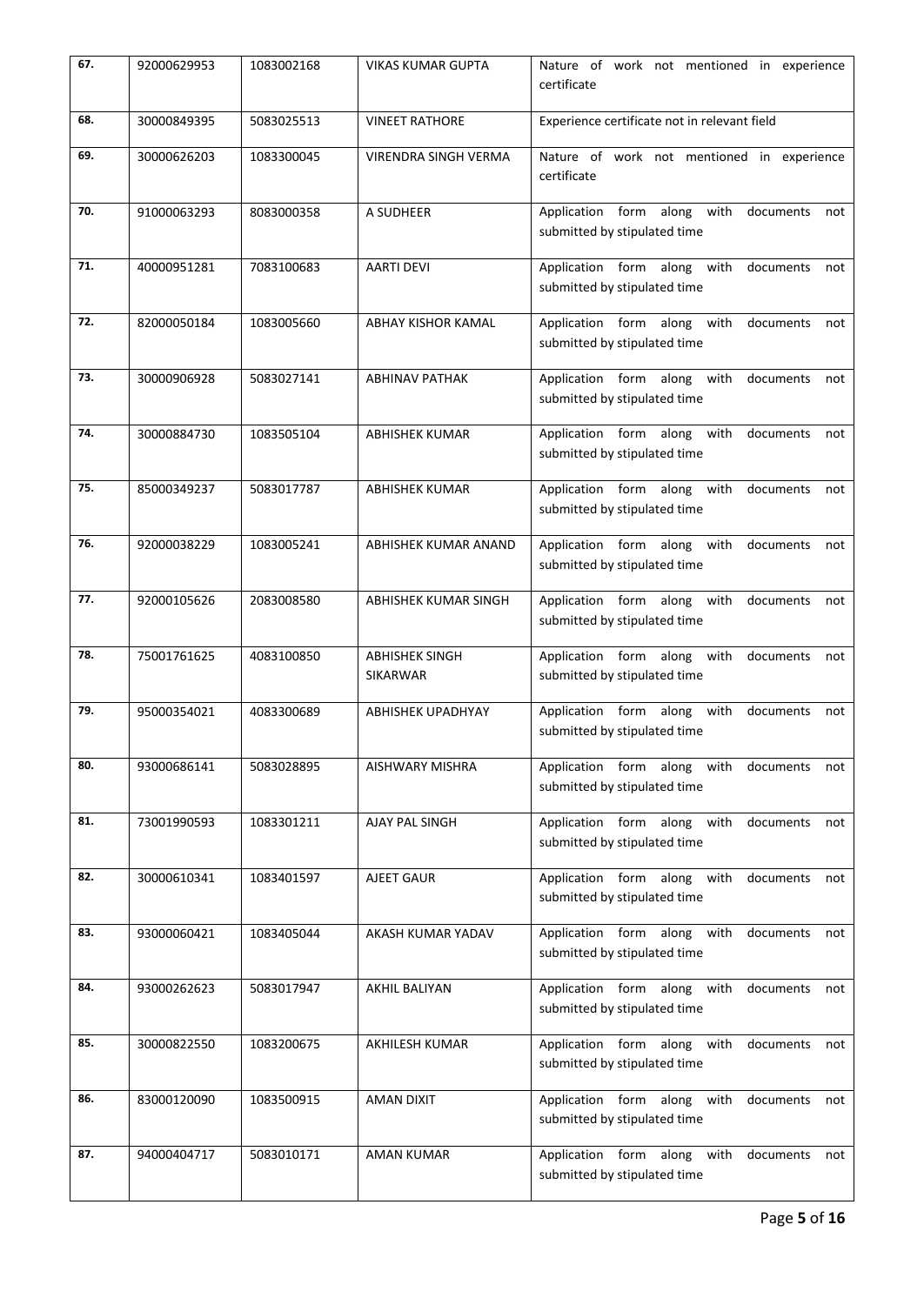| 88.  | 91000118636 | 3083012547 | <b>AMBILI BABU</b>                 | Application form along with documents<br>not<br>submitted by stipulated time    |
|------|-------------|------------|------------------------------------|---------------------------------------------------------------------------------|
| 89.  | 94000423430 | 1083500428 | <b>AMIT JAISWAL</b>                | Application form along with documents<br>not<br>submitted by stipulated time    |
| 90.  | 50000745374 | 9971006859 | <b>AMIT MANDAPE</b>                | Application form along with documents<br>not<br>submitted by stipulated time    |
| 91.  | 93000301648 | 1083500969 | <b>AMIT SINGH</b>                  | Application form along with documents<br>not<br>submitted by stipulated time    |
| 92.  | 92000631390 | 1083800417 | <b>AMITESH KUMAR</b>               | Application form along with documents<br>not<br>submitted by stipulated time    |
| 93.  | 92000318262 | 1083003187 | <b>AMRESH KUMAR</b>                | Application form along with<br>documents<br>not<br>submitted by stipulated time |
| 94.  | 73000512871 | 1083401475 | AMRISH KUMAR PATEL                 | Application form along with<br>documents<br>not<br>submitted by stipulated time |
| 95.  | 72001657673 | 1083203202 | ANAMIKA KUMARI                     | Application form along with<br>documents<br>not<br>submitted by stipulated time |
| 96.  | 72001900843 | 5083036785 | <b>ANITA KUMARI</b>                | Application form along with<br>documents<br>not<br>submitted by stipulated time |
| 97.  | 40000739236 | 5083031258 | <b>ANJALI</b>                      | Application form along with<br>documents<br>not<br>submitted by stipulated time |
| 98.  | 50000467538 | 9971013819 | <b>ANKIT DWIVEDI</b>               | Application form along with<br>documents<br>not<br>submitted by stipulated time |
| 99.  | 91000284399 | 3083006470 | ANN MARIA JOSEPH                   | Application form along with<br>documents<br>not<br>submitted by stipulated time |
| 100. | 92000719078 | 5083002874 | ANUJ KUMAR GUPTA                   | Application form along with<br>documents<br>not<br>submitted by stipulated time |
| 101. | 30000777640 | 5083003924 | <b>ANUJ PUNDIR</b>                 | Application form along with<br>documents<br>not<br>submitted by stipulated time |
| 102. | 93000515256 | 1083403158 | APOORVA SINGH                      | Application form along with<br>documents<br>not<br>submitted by stipulated time |
| 103. | 40000866687 | 2083004670 | ARINDAM BISWAS                     | Application form along with<br>documents<br>not<br>submitted by stipulated time |
| 104. | 93000458990 | 1083401152 | <b>ARPITA PANDEY</b>               | Application form along with<br>documents<br>not<br>submitted by stipulated time |
| 105. | 50000877126 | 9971001057 | ARSHIYA WASUDEO<br><b>GAJBHIYE</b> | Application form along with<br>documents<br>not<br>submitted by stipulated time |
| 106. | 91000346076 | 8083013481 | ARUNKANTH V                        | Application form along with<br>documents<br>not<br>submitted by stipulated time |
| 107. | 93000267026 | 1083201442 | ASHFAK AHMAD                       | Application form along with<br>documents<br>not<br>submitted by stipulated time |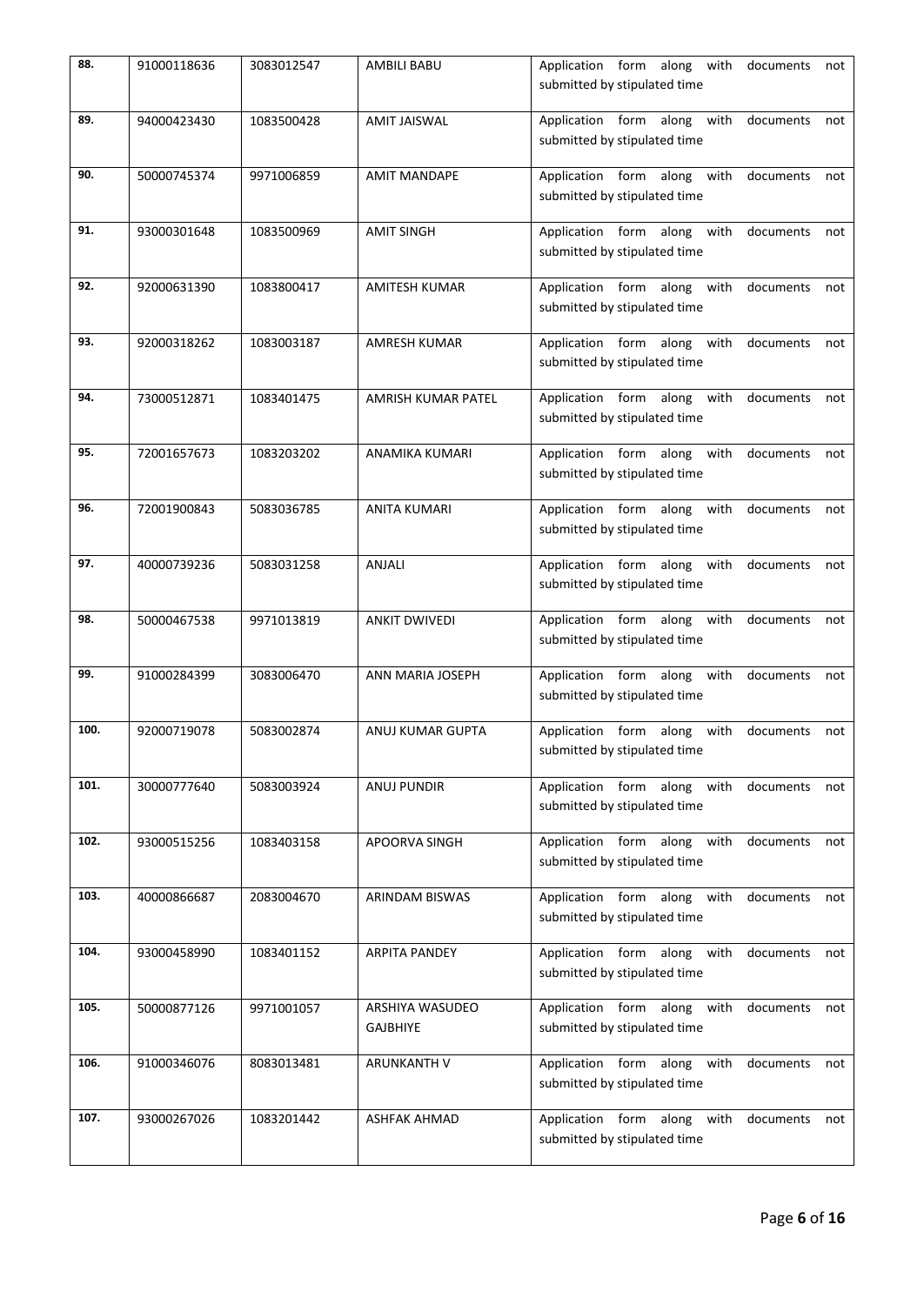| 108. | 93000010043 | 1083502879 | <b>ASHISH DWIVEDI</b>                       | Application form along with documents<br>not<br>submitted by stipulated time    |
|------|-------------|------------|---------------------------------------------|---------------------------------------------------------------------------------|
| 109. | 93000513031 | 1083501491 | <b>ASHISH KUMAR</b><br>CHAUDHARY            | Application form along with documents<br>not<br>submitted by stipulated time    |
| 110. | 73000402017 | 5083011499 | <b>ASHOK KUMAR</b>                          | Application form along with documents<br>not<br>submitted by stipulated time    |
| 111. | 92000498253 | 5083041082 | <b>ASHOK KUMAR</b>                          | Application form along with documents<br>not<br>submitted by stipulated time    |
| 112. | 85000050222 | 5083028659 | <b>ASHUTOSH</b>                             | Application form along with documents<br>not<br>submitted by stipulated time    |
| 113. | 95000599950 | 4083100939 | <b>ASIF KHAN</b>                            | Application form along with<br>documents<br>not<br>submitted by stipulated time |
| 114. | 93000031213 | 1083502663 | ATUL GAUTAM                                 | Application form along with<br>documents<br>not<br>submitted by stipulated time |
| 115. | 30000633308 | 1083503967 | <b>ATUL SINGH</b>                           | Application form along with<br>documents<br>not<br>submitted by stipulated time |
| 116. | 20000865718 | 9971014621 | <b>AVINASH KUMAR</b><br>SRIVASTAVA          | Application form along with<br>documents<br>not<br>submitted by stipulated time |
| 117. | 81000224690 | 8083005957 | <b>BANDI ASHOK KUMAR</b>                    | Application form along with<br>documents<br>not<br>submitted by stipulated time |
| 118. | 10000611277 | 8083007551 | <b>BANKA RAVI KIRAN</b>                     | Application form along with<br>documents<br>not<br>submitted by stipulated time |
| 119. | 20000793035 | 5083013761 | <b>BHAGOTI CHOUDHARY</b>                    | Application form along with<br>documents<br>not<br>submitted by stipulated time |
| 120. | 72001526743 | 5083036050 | <b>BHARAT LAL MEENA</b>                     | Application form along with<br>documents<br>not<br>submitted by stipulated time |
| 121. | 95000648855 | 5083029287 | <b>BHAWANA GAUTAM</b>                       | Application form along with<br>documents<br>not<br>submitted by stipulated time |
| 122. | 50000936209 | 9971014469 | <b>BHUKTAR SWAPNIL</b><br><b>VISHWANATH</b> | Application form along with<br>documents<br>not<br>submitted by stipulated time |
| 123. | 30000540813 | 1083502289 | <b>BHUVNESH KUMAR</b>                       | Application form along with<br>documents<br>not<br>submitted by stipulated time |
| 124. | 10000915731 | 8083020621 | <b>BOLISETTY D S</b><br>SUBRAHMANYAM        | Application form along with<br>documents<br>not<br>submitted by stipulated time |
| 125. | 30000821373 | 1083503380 | <b>CHANDANI DUBEY</b>                       | Application form along with<br>documents<br>not<br>submitted by stipulated time |
| 126. | 91000058706 | 8083016489 | CHERUPALLY<br>NAVEENCHANDRA                 | Application form along with<br>documents<br>not<br>submitted by stipulated time |
| 127. | 81000022555 | 8083007360 | CHINIMILLI SAI PAVAN                        | Application form along with<br>documents<br>not<br>submitted by stipulated time |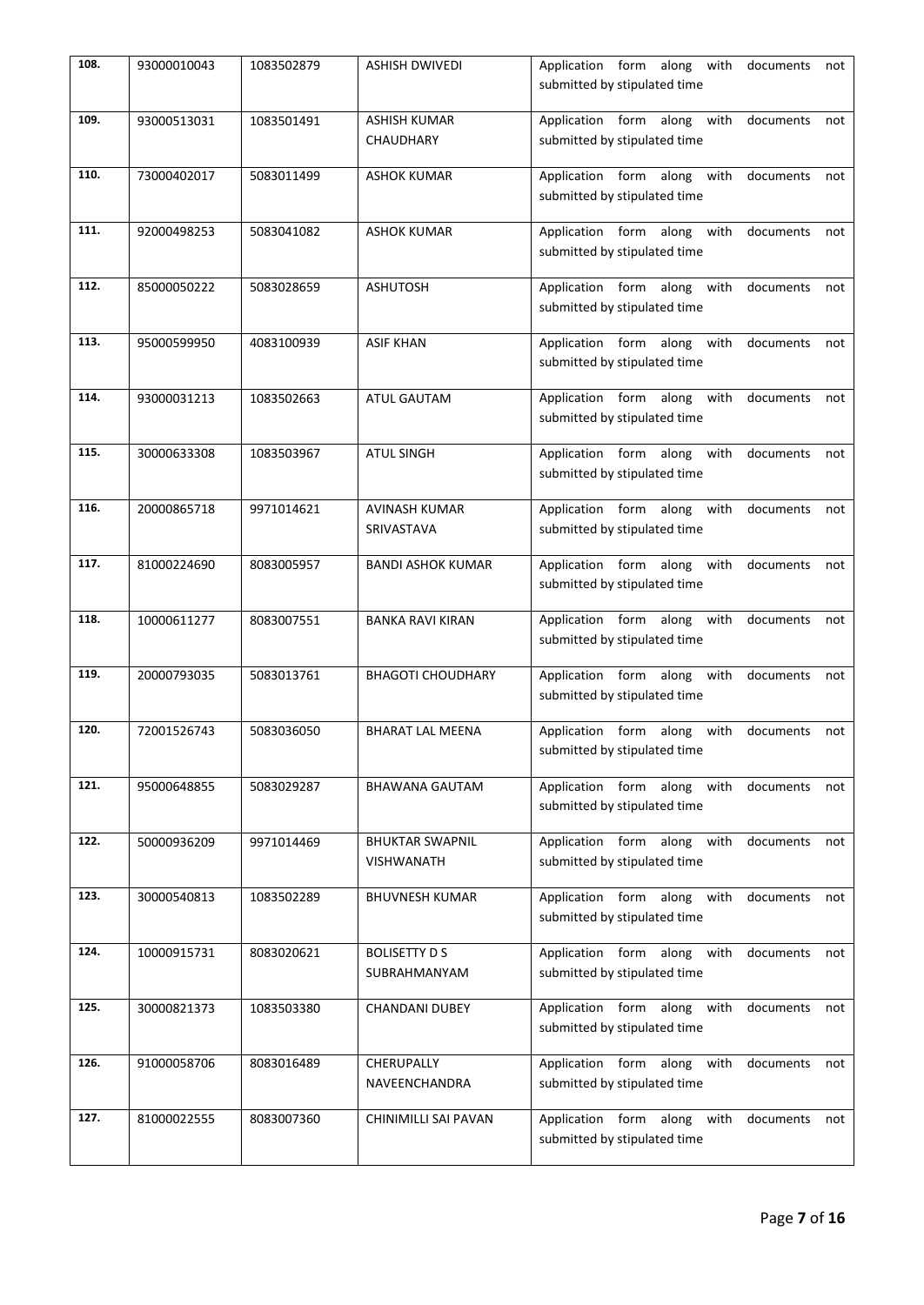| 128. | 50001661154 | 5083023358 | CHIRAYU                           | Application form along with documents<br>not<br>submitted by stipulated time    |
|------|-------------|------------|-----------------------------------|---------------------------------------------------------------------------------|
| 129. | 95000000397 | 5083023862 | <b>DEEPAK</b>                     | Application form along with documents<br>not<br>submitted by stipulated time    |
| 130. | 83000391505 | 1083404325 | <b>DEEPALI ARORA</b>              | Application form along with documents<br>not<br>submitted by stipulated time    |
| 131. | 30000929705 | 1083503355 | <b>DEEPANKAR KUMAR</b>            | Application form along with<br>documents<br>not<br>submitted by stipulated time |
| 132. | 20000717345 | 5083005635 | DEEPIKA SHARMA                    | Application form along with<br>documents<br>not<br>submitted by stipulated time |
| 133. | 95000208318 | 3083002082 | DEVENDRA PRATAP ARYA              | Application form along with<br>documents<br>not<br>submitted by stipulated time |
| 134. | 10000825869 | 8083007324 | <b>DEVULURI</b><br>RAJASEKHARBABU | Application form along with<br>documents<br>not<br>submitted by stipulated time |
| 135. | 83000073600 | 1083100809 | DHARMENDRA KUMAR                  | Application form along with<br>documents<br>not<br>submitted by stipulated time |
| 136. | 74000937159 | 5083006329 | <b>DINESH KUMAR</b>               | Application form along with<br>documents<br>not<br>submitted by stipulated time |
| 137. | 93000062565 | 1083602119 | DISHA SAXENA                      | Application form along with<br>documents<br>not<br>submitted by stipulated time |
| 138. | 30001144604 | 5083015602 | <b>DIVYA SINGH</b>                | Application form along with<br>documents<br>not<br>submitted by stipulated time |
| 139. | 93000211390 | 1083500247 | <b>DIVYAM KUMAR</b>               | Application form along with<br>documents<br>not<br>submitted by stipulated time |
| 140. | 91000310687 | 8083002355 | DOLA LALITHA RAJU                 | Application form along with<br>documents<br>not<br>submitted by stipulated time |
| 141. | 81000031804 | 8083021474 | DOOLIGANTI SADHANA<br>REDDY       | Application form along with<br>documents<br>not<br>submitted by stipulated time |
| 142. | 82000173873 | 5083045500 | <b>EKTA SHARMA</b>                | Application form along with<br>documents<br>not<br>submitted by stipulated time |
| 143. | 73001815835 | 1083102592 | <b>FAROOK KHAN</b>                | Application form along with<br>documents<br>not<br>submitted by stipulated time |
| 144. | 10000636326 | 3083001678 | G KRISHNA RAO                     | Application form along with<br>documents<br>not<br>submitted by stipulated time |
| 145. | 72001524364 | 1083002065 | <b>GANESH KUMAR</b>               | Application form along with<br>documents<br>not<br>submitted by stipulated time |
| 146. | 82000092471 | 5083037878 | <b>GAURAV GUPTA</b>               | Application form along with<br>documents<br>not<br>submitted by stipulated time |
| 147. | 92000644672 | 1083002147 | <b>GAURAV KUMAR</b>               | Application form along with<br>documents<br>not<br>submitted by stipulated time |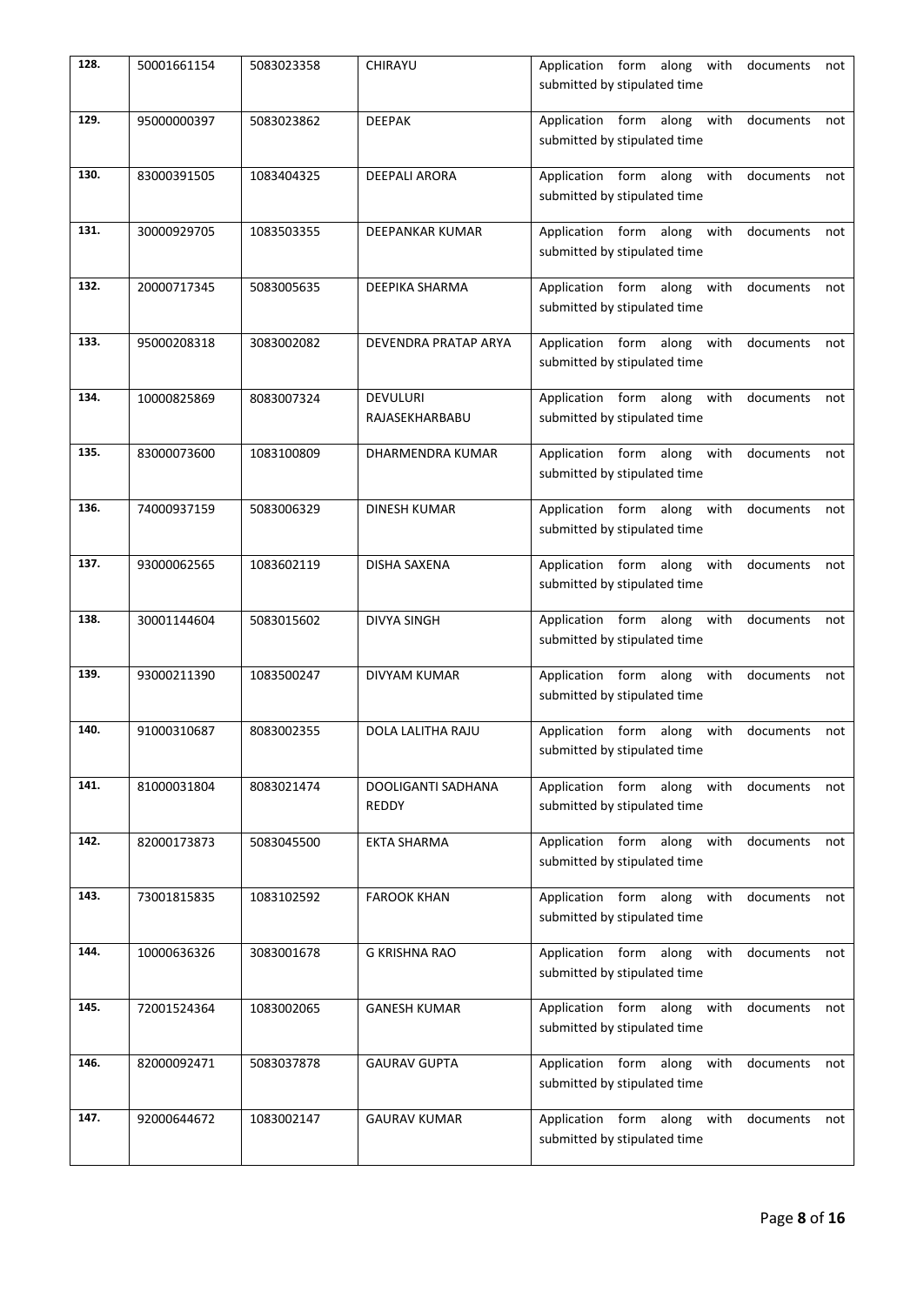| 148. | 30000845468 | 1083301071 | <b>GAURAV KUMAR KAUSHAL</b> | Application form along with documents<br>not<br>submitted by stipulated time    |
|------|-------------|------------|-----------------------------|---------------------------------------------------------------------------------|
| 149. | 30001421813 | 1083402378 | <b>GAURAV UTTAM</b>         | Application form along with documents<br>not<br>submitted by stipulated time    |
| 150. | 85000020992 | 5083024825 | <b>GAUTAM KUMAR</b>         | Application form along with documents<br>not<br>submitted by stipulated time    |
| 151. | 93000367894 | 1083201947 | GOPI KRISHNA VERMA          | Application form along with documents<br>not<br>submitted by stipulated time    |
| 152. | 92000705397 | 5083024020 | <b>GURU PRASAD</b>          | Application form along with documents<br>not<br>submitted by stipulated time    |
| 153. | 92000000016 | 5083032993 | <b>HAPPY BAIRWA</b>         | Application form along with<br>documents<br>not<br>submitted by stipulated time |
| 154. | 95000029714 | 5083006829 | <b>HARISH KUMAR SHARMA</b>  | Application form along with<br>documents<br>not<br>submitted by stipulated time |
| 155. | 93000286856 | 1083204062 | HARSHIT KUMAR MISHRA        | Application form along with<br>documents<br>not<br>submitted by stipulated time |
| 156. | 93000243722 | 1083401815 | HIMANSHI GAUTAM             | Application form along with documents<br>not<br>submitted by stipulated time    |
| 157. | 10000865484 | 3083008029 | <b>IRFANAPP</b>             | Application form along with<br>documents<br>not<br>submitted by stipulated time |
| 158. | 81000069927 | 8083010945 | <b>JAGAN U</b>              | Application form along with<br>documents<br>not<br>submitted by stipulated time |
| 159. | 81000057628 | 8083007109 | JAMI KASI VISWANATH         | Application form along with<br>documents<br>not<br>submitted by stipulated time |
| 160. | 30000578620 | 1083100741 | <b>JATIN JAIN</b>           | Application form along with<br>documents<br>not<br>submitted by stipulated time |
| 161. | 92000054240 | 5083036743 | JITENDRA KUMAR SHARMA       | Application form along with<br>documents<br>not<br>submitted by stipulated time |
| 162. | 30000889222 | 1083100709 | JITENDRA SHARMA             | Application form along with<br>documents<br>not<br>submitted by stipulated time |
| 163. | 83000106294 | 1083402273 | <b>KAMAL SINGH</b>          | Application form along with<br>documents<br>not<br>submitted by stipulated time |
| 164. | 93000281752 | 1083404473 | KARISHMA SINGH              | Application form along with<br>documents<br>not<br>submitted by stipulated time |
| 165. | 50000821077 | 5083020705 | KARISHMA VARSHNEY           | Application form along with<br>documents<br>not<br>submitted by stipulated time |
| 166. | 92000197491 | 1083009131 | KAVITA KUMARI               | Application form along with<br>documents<br>not<br>submitted by stipulated time |
| 167. | 50000584040 | 5083014936 | KHUSHBOO SINGH              | Application form along with<br>documents<br>not<br>submitted by stipulated time |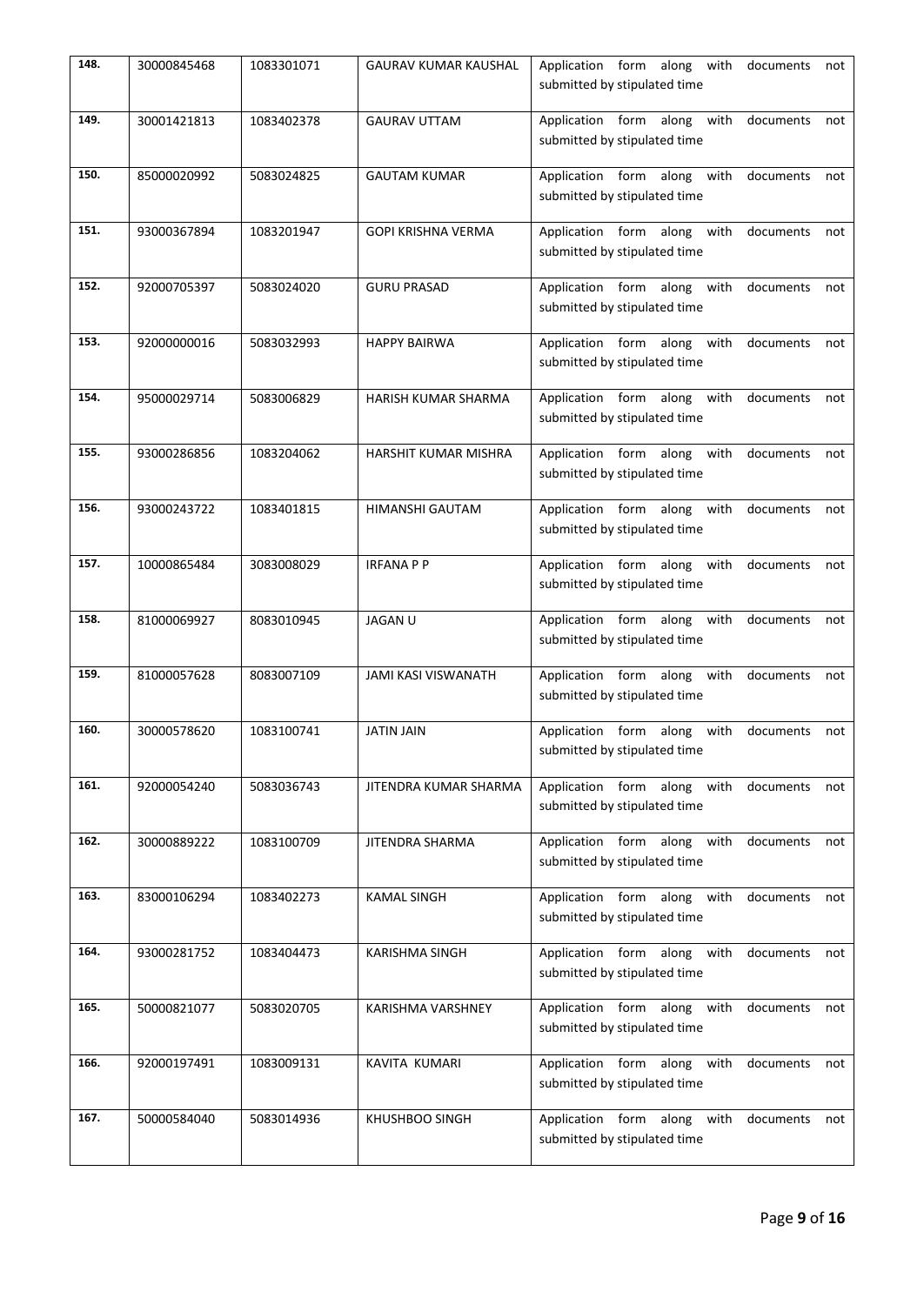| 168. | 93000151550 | 1083500415 | <b>KM MAMTA</b>                   | Application form along with documents<br>not<br>submitted by stipulated time    |
|------|-------------|------------|-----------------------------------|---------------------------------------------------------------------------------|
| 169. | 93000380194 | 1083200957 | <b>KRISHNA KUMAR</b><br>SRIVASTAV | Application form along with<br>documents<br>not<br>submitted by stipulated time |
| 170. | 92000299707 | 1083700277 | <b>KRITI KUMARI</b>               | Application form along with<br>documents<br>not<br>submitted by stipulated time |
| 171. | 95000481181 | 5083014051 | LOKENDRA KUMAR MEENA              | Application form along with<br>documents<br>not<br>submitted by stipulated time |
| 172. | 92000240173 | 5083034379 | <b>MAHADEV NAGAL</b>              | Application form along with<br>documents<br>not<br>submitted by stipulated time |
| 173. | 91000052551 | 3083002511 | MALLELA RAMESH BABU               | Application form along with<br>documents<br>not<br>submitted by stipulated time |
| 174. | 10000868370 | 3083011114 | MALU.S                            | Application form along with<br>documents<br>not<br>submitted by stipulated time |
| 175. | 94000213529 | 2083013378 | <b>MANGAL MAY MANDAL</b>          | Application form along with<br>documents<br>not<br>submitted by stipulated time |
| 176. | 50000743657 | 5083025900 | <b>MANISH RANA</b>                | Application form along with<br>documents<br>not<br>submitted by stipulated time |
| 177. | 74001584688 | 5083028696 | MANISH YADAV                      | Application form along with<br>documents<br>not<br>submitted by stipulated time |
| 178. | 40000937263 | 5083010574 | <b>MANJEET RUHIL</b>              | Application form along with<br>documents<br>not<br>submitted by stipulated time |
| 179. | 92000342653 | 5083039613 | <b>MANOJ KUMAR MEENA</b>          | Application form along with<br>documents<br>not<br>submitted by stipulated time |
| 180. | 20000922255 | 5083041300 | <b>MAYANK AGRAWAL</b>             | Application form along with<br>documents<br>not<br>submitted by stipulated time |
| 181. | 94000001758 | 5083007328 | <b>MOHIT</b>                      | Application form along with documents<br>not<br>submitted by stipulated time    |
| 182. | 40000869597 | 7083100728 | MOHIT BANSAL                      | Application form along with<br>documents<br>not<br>submitted by stipulated time |
| 183. | 93000320095 | 1083506658 | <b>MONA PANDEY</b>                | Application form along with<br>documents<br>not<br>submitted by stipulated time |
| 184. | 84000036909 | 5083012665 | <b>MONIKA</b>                     | Application form along with<br>documents<br>not<br>submitted by stipulated time |
| 185. | 73000330906 | 1083402461 | MONU KUMAR JHA                    | Application form along with<br>documents<br>not<br>submitted by stipulated time |
| 186. | 82000207368 | 1083001363 | MUKESH KUMAR                      | Application form along with<br>documents<br>not<br>submitted by stipulated time |
| 187. | 94000337973 | 5083011935 | <b>NANCY</b>                      | Application form along with<br>documents<br>not<br>submitted by stipulated time |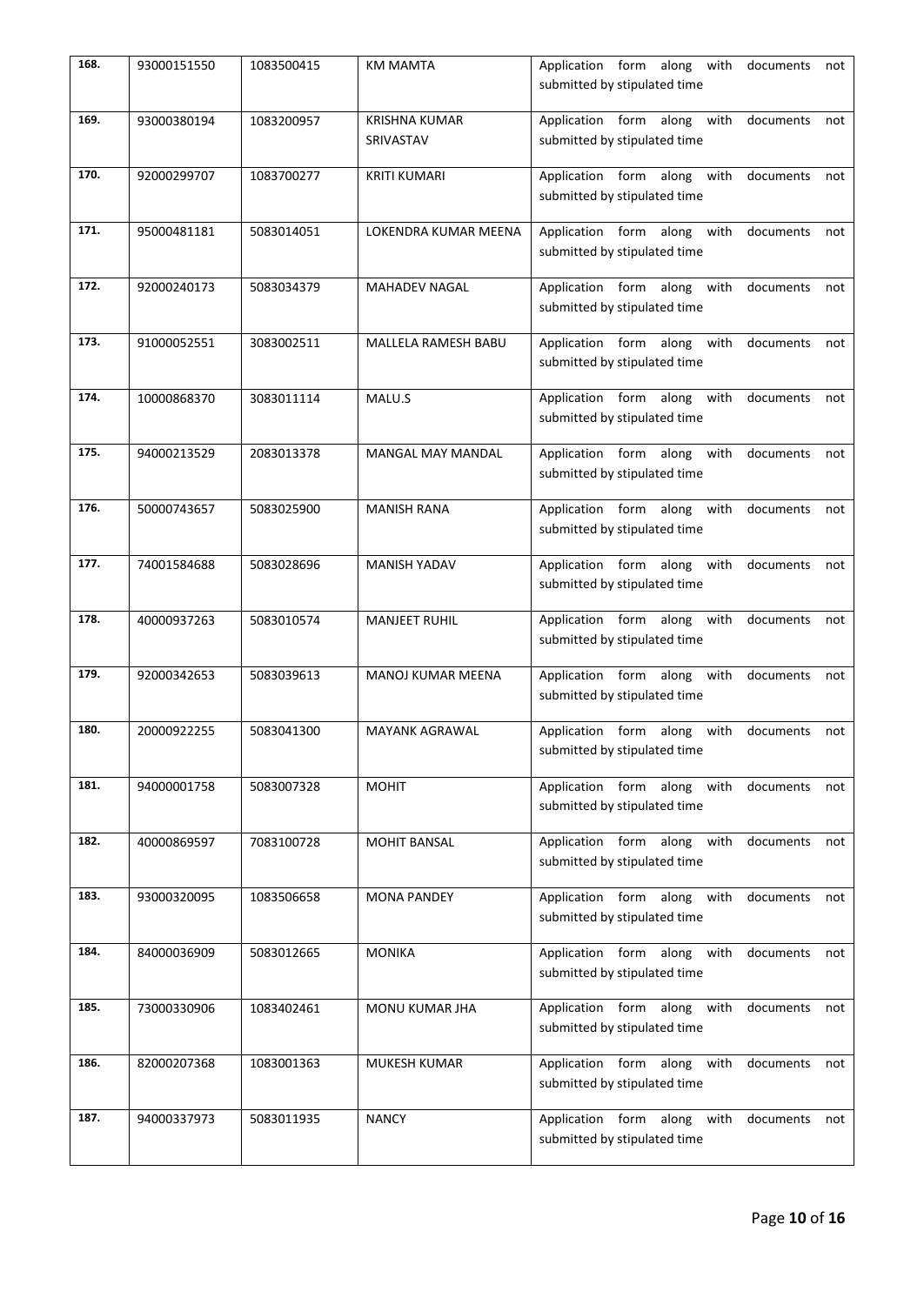| 188. | 75001241725 | 4083900703 | NANDAGAWALI SHUBHAM<br><b>BHAURAO</b> | Application form along with documents<br>not<br>submitted by stipulated time    |
|------|-------------|------------|---------------------------------------|---------------------------------------------------------------------------------|
| 189. | 92000256446 | 1083070049 | NAVIN KUMAR JHA                       | Application form along with<br>documents<br>not<br>submitted by stipulated time |
| 190. | 72001714574 | 5083033826 | NEETESH KUMAR MEENA                   | Application form along with<br>documents<br>not<br>submitted by stipulated time |
| 191. | 92000355179 | 5083028711 | <b>NEHA SINGH</b>                     | Application form along with<br>documents<br>not<br>submitted by stipulated time |
| 192. | 83000022689 | 1083403954 | NIDHI SHAKYA                          | Application form along with<br>documents<br>not<br>submitted by stipulated time |
| 193. | 20001344262 | 5083035637 | NIKHLESH LAXKAR                       | Application form along with<br>documents<br>not<br>submitted by stipulated time |
| 194. | 92000310686 | 5083041290 | NIKUNJ KUMAR GUPTA                    | Application form along with documents<br>not<br>submitted by stipulated time    |
| 195. | 92000499735 | 1083801287 | <b>NILAY ANAND</b>                    | Application form along with<br>documents<br>not<br>submitted by stipulated time |
| 196. | 20000427020 | 1083070362 | <b>NIRAJ KUMAR</b>                    | Application form along with<br>documents<br>not<br>submitted by stipulated time |
| 197. | 30000548462 | 1083101274 | NITIN YADAV                           | Application form along with<br>documents<br>not<br>submitted by stipulated time |
| 198. | 30000853807 | 5083025692 | <b>ONKAR SINGH</b>                    | Application form along with<br>documents<br>not<br>submitted by stipulated time |
| 199. | 72001604954 | 5083037041 | PALLAVI PARASHAR                      | Application form along with<br>documents<br>not<br>submitted by stipulated time |
| 200. | 82000013118 | 5083012575 | PANNALAL KUMAR                        | Application form along with<br>documents<br>not<br>submitted by stipulated time |
| 201. | 72001119259 | 5083041294 | PARSADI LAL MEENA                     | Application form along with<br>documents<br>not<br>submitted by stipulated time |
| 202. | 95000762042 | 9971014973 | PATIL AKASH MAHADEV                   | Application form along with<br>documents<br>not<br>submitted by stipulated time |
| 203. | 95000556221 | 5083021786 | PAWAN KUMAR                           | Application form along with<br>documents<br>not<br>submitted by stipulated time |
| 204. | 30001416636 | 5083026240 | PAWAN KUMAR                           | Application form along with<br>documents<br>not<br>submitted by stipulated time |
| 205. | 93000209407 | 9971009953 | PAWAN KUMAR GUPTA                     | Application form along with<br>documents<br>not<br>submitted by stipulated time |
| 206. | 50000941639 | 9971014431 | PIYUSH PRADIP<br>BRAHMANKAR           | Application form along with<br>documents<br>not<br>submitted by stipulated time |
| 207. | 95000268974 | 5083031323 | POOJA BOHRA                           | Application form along with<br>documents<br>not<br>submitted by stipulated time |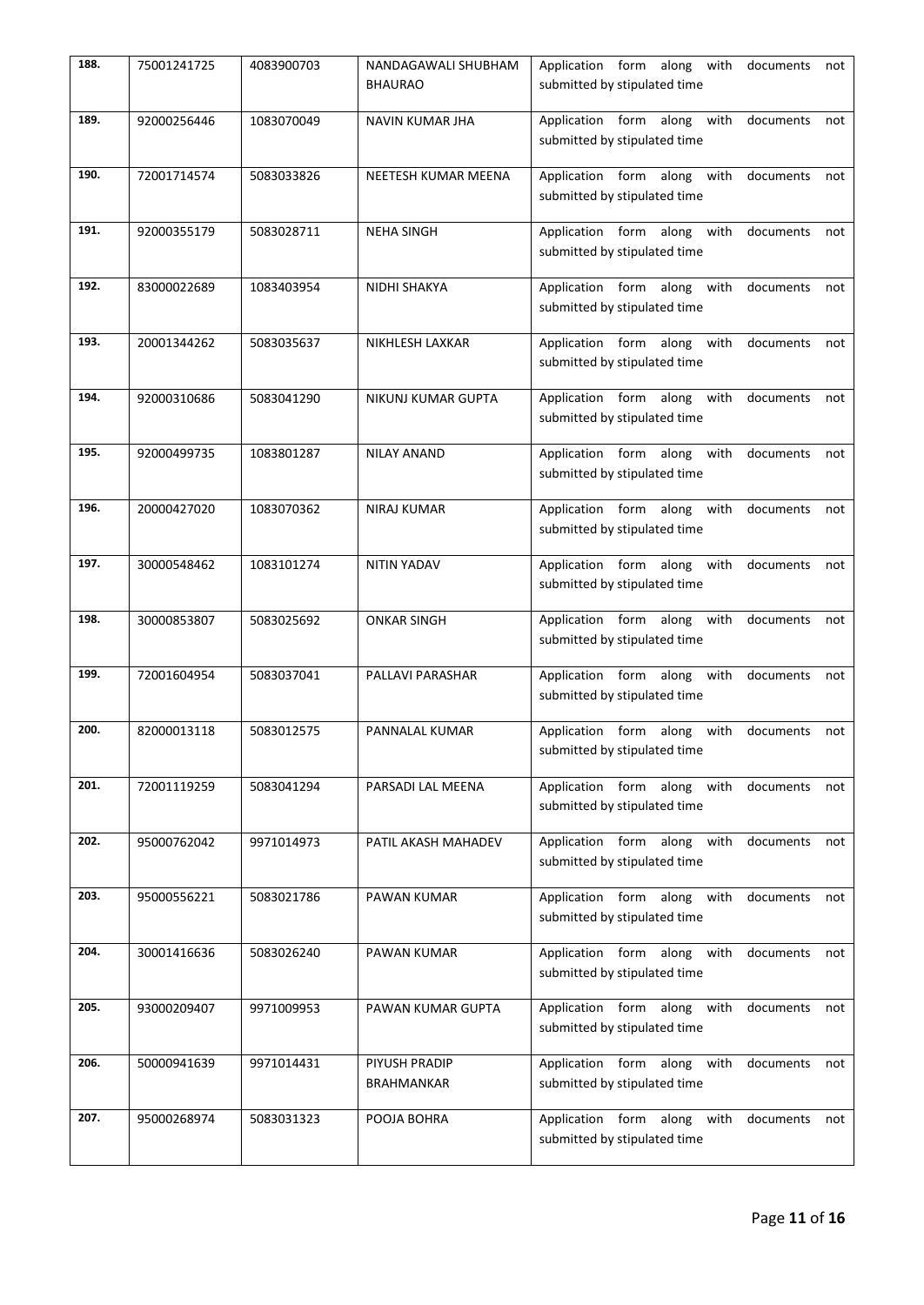| 208. | 71000135719 | 8083023652 | POOLA RAMALAKSHMI<br><b>KUMAR</b> | Application form along with documents<br>not<br>submitted by stipulated time    |
|------|-------------|------------|-----------------------------------|---------------------------------------------------------------------------------|
| 209. | 83000163803 | 5083027880 | PRAGYA TIWARI                     | Application form along with<br>documents<br>not<br>submitted by stipulated time |
| 210. | 92000060921 | 5083041472 | <b>PRATEEK SURANA</b>             | Application form along with<br>documents<br>not<br>submitted by stipulated time |
| 211. | 10000582912 | 8083011365 | <b>PREME</b>                      | Application form along with<br>documents<br>not<br>submitted by stipulated time |
| 212. | 75001123278 | 4083201173 | PRERIT YADAV                      | Application form along with<br>documents<br>not<br>submitted by stipulated time |
| 213. | 30000553583 | 5083010885 | PRINCE SRIVASTAVA                 | Application form along with<br>documents<br>not<br>submitted by stipulated time |
| 214. | 50001568411 | 1083203888 | PRITESH KUMAR VERMA               | Application form along with documents<br>not<br>submitted by stipulated time    |
| 215. | 82000175536 | 1083007077 | PRITY KUMARI                      | Application form along with<br>documents<br>not<br>submitted by stipulated time |
| 216. | 93000281860 | 1083400345 | PRIYA AGNIHOTRI                   | Application form along with<br>documents<br>not<br>submitted by stipulated time |
| 217. | 20000862431 | 1083500593 | RADHA DEVENDRA SWAMY              | Application form along with<br>documents<br>not<br>submitted by stipulated time |
| 218. | 30000719452 | 1083502872 | RAGHVENDRA MISHRA                 | Application form along with<br>documents<br>not<br>submitted by stipulated time |
| 219. | 30000605794 | 5083010906 | RAHUL CHAUDHARY                   | Application form along with<br>documents<br>not<br>submitted by stipulated time |
| 220. | 40000960148 | 7083040400 | <b>RAHUL DEV</b>                  | Application form along with<br>documents<br>not<br>submitted by stipulated time |
| 221. | 92000199459 | 5083039971 | RAHUL KUMAR MEENA                 | Application form along with documents<br>not<br>submitted by stipulated time    |
| 222. | 30000926487 | 1083300188 | <b>RAHUL PAL</b>                  | Application form along with<br>documents<br>not<br>submitted by stipulated time |
| 223. | 84000048262 | 5083000900 | <b>RAJ KUMAR</b>                  | Application form along with<br>documents<br>not<br>submitted by stipulated time |
| 224. | 72001758016 | 5083033002 | RAJESH KUMAR MEENA                | Application form along with<br>documents<br>not<br>submitted by stipulated time |
| 225. | 85000050441 | 5083027555 | RAJESH PANWAR                     | Application form along with<br>documents<br>not<br>submitted by stipulated time |
| 226. | 92000588987 | 9971002679 | RAKESH KUMAR MALAKAR              | Application form along with<br>documents<br>not<br>submitted by stipulated time |
| 227. | 82000022340 | 5083046125 | RAMBHAJAN MEENA                   | Application form along with<br>documents<br>not<br>submitted by stipulated time |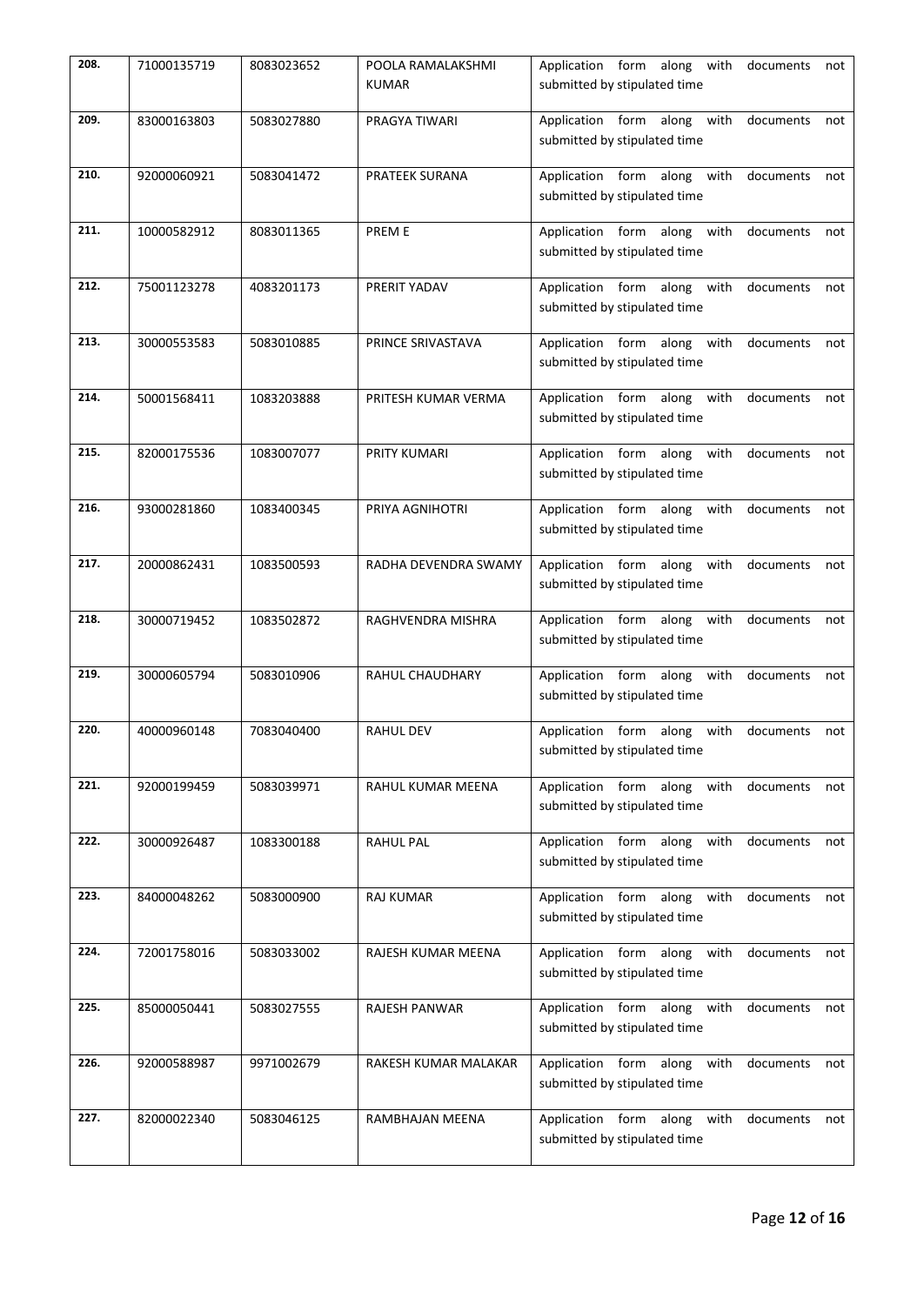| 228. | 74000623574 | 2083007661 | RANADA PRASAD SAHA         | Application form along with documents<br>not<br>submitted by stipulated time    |
|------|-------------|------------|----------------------------|---------------------------------------------------------------------------------|
| 229. | 93000270378 | 1083404101 | <b>RANJEET SONKAR</b>      | Application form along with documents<br>not<br>submitted by stipulated time    |
| 230. | 93000082616 | 1083102980 | RAVINDRA KUMAR             | Application form along with documents<br>not<br>submitted by stipulated time    |
| 231. | 93000547660 | 1083100830 | RITESH YADAV               | Application form along with documents<br>not<br>submitted by stipulated time    |
| 232. | 92000367168 | 1083007625 | <b>ROHIT RANJAN</b>        | Application form along with documents<br>not<br>submitted by stipulated time    |
| 233. | 93000142291 | 1083400716 | <b>ROHIT SAROJ</b>         | Application form along with<br>documents<br>not<br>submitted by stipulated time |
| 234. | 92000153585 | 5083033021 | ROSHAN LAL MEENA           | Application form along with<br>documents<br>not<br>submitted by stipulated time |
| 235. | 95000765842 | 5083031505 | RUCHIKA DHOUNDIYAL         | Application form along with documents<br>not<br>submitted by stipulated time    |
| 236. | 95000014102 | 9971018699 | SABLE VISHAL ASHOK         | Application form along with documents<br>not<br>submitted by stipulated time    |
| 237. | 93000218606 | 1083401329 | SACHCHIDA NAND<br>AGRAHARI | Application form along with<br>documents<br>not<br>submitted by stipulated time |
| 238. | 84000132962 | 7083031347 | <b>SACHIN</b>              | Application form along with<br>documents<br>not<br>submitted by stipulated time |
| 239. | 73000962067 | 1083202901 | <b>SACHIN KUMAR</b>        | Application form along with<br>documents<br>not<br>submitted by stipulated time |
| 240. | 30000899419 | 1083505699 | SACHIN SRIVASTAV           | Application form along with<br>documents<br>not<br>submitted by stipulated time |
| 241. | 74000377396 | 5083013558 | SALONI DAHIYA              | Application form along with<br>documents<br>not<br>submitted by stipulated time |
| 242. | 92000315524 | 2083012707 | SANJAY KUMAR               | Application form along with<br>documents<br>not<br>submitted by stipulated time |
| 243. | 84000308297 | 2083019169 | SANJAYA DEHERI             | Application form along with<br>documents<br>not<br>submitted by stipulated time |
| 244. | 10001038316 | 8083011361 | <b>SARANYAY</b>            | Application form along with<br>documents<br>not<br>submitted by stipulated time |
| 245. | 92000216848 | 5083039979 | SARITA CHOUDHARY           | Application form along with<br>documents<br>not<br>submitted by stipulated time |
| 246. | 81000134603 | 8083018835 | SATHIRI ANAND              | Application form along with<br>documents<br>not<br>submitted by stipulated time |
| 247. | 92000346993 | 1083800993 | SAURABH                    | Application form along with<br>documents<br>not<br>submitted by stipulated time |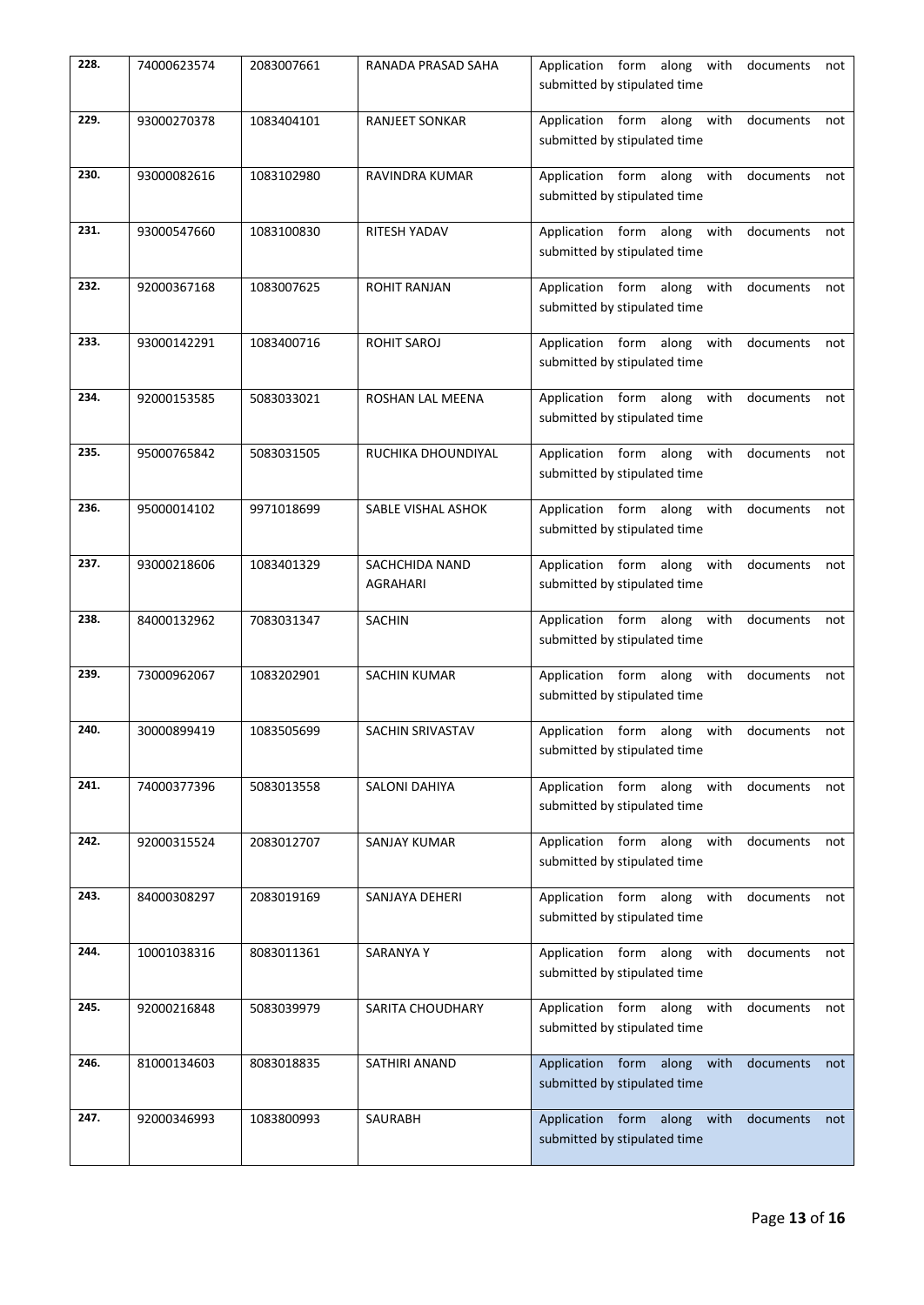| 248. | 95000475030 | 5083010916 | SAURABH                        | Application form along with documents not<br>submitted by stipulated time          |
|------|-------------|------------|--------------------------------|------------------------------------------------------------------------------------|
| 249. | 82000213539 | 1083005802 | <b>SAURAV SINGH</b>            | Application form along with<br>documents<br>not<br>submitted by stipulated time    |
| 250. | 72001596830 | 9971003885 | SEEMA MEENA                    | Application form along with<br>documents<br>not<br>submitted by stipulated time    |
| 251. | 20000907470 | 4083000832 | <b>SETU RAJ</b>                | Application form along with<br>documents<br>not<br>submitted by stipulated time    |
| 252. | 92000142336 | 5083035200 | SHABNAM MEENA                  | Application form along with documents<br>not<br>submitted by stipulated time       |
| 253. | 81000184784 | 8083017546 | SHAIK PEER MOHIDDIN            | Application form along with<br>documents<br>not<br>submitted by stipulated time    |
| 254. | 10001769936 | 8083023640 | <b>SHAIK SHARIF</b>            | Application form along with<br>documents<br>not<br>submitted by stipulated time    |
| 255. | 10000940693 | 8083016599 | SHANIGARAPU<br>PRASHANTH KUMAR | Application form along with<br>documents<br>not<br>submitted by stipulated time    |
| 256. | 92000507836 | 1083004561 | <b>SHANKAR KUMAR</b>           | Application form along with<br>documents<br>not<br>submitted by stipulated time    |
| 257. | 93000368511 | 5083000780 | <b>SHASHANK GUPTA</b>          | Application form along with<br>documents<br>not<br>submitted by stipulated time    |
| 258. | 30000579709 | 1083503175 | SHIKHA PATHAK                  | Application form along with<br>documents<br>not<br>submitted by stipulated time    |
| 259. | 72001373567 | 1083203291 | SHIV PRAKASH YADAV             | Application form along with<br>documents<br>not<br>submitted by stipulated time    |
| 260. | 93000628765 | 1083200584 | SHIVAM KUMAR PANDEY            | Application form along<br>with<br>documents<br>not<br>submitted by stipulated time |
| 261. | 93000037727 | 1083203502 | SHIVAM TIWARI                  | Application form along with<br>documents<br>not<br>submitted by stipulated time    |
| 262. | 95000092313 | 4083001167 | SHRIYA SAINI                   | Application form along<br>with<br>documents<br>not<br>submitted by stipulated time |
| 263. | 83000156602 | 1083506460 | <b>SHRUTI</b>                  | Application form along<br>with<br>documents<br>not<br>submitted by stipulated time |
| 264. | 83000219980 | 1083200828 | SHUBHAM VERMA                  | Application form along<br>with<br>documents<br>not<br>submitted by stipulated time |
| 265. | 94000125337 | 5083029249 | SHWETA ROHILLA                 | Application form along<br>with<br>documents<br>not<br>submitted by stipulated time |
| 266. | 82000068092 | 1083005725 | SHWETA SINHA                   | Application form along<br>with<br>documents<br>not<br>submitted by stipulated time |
| 267. | 93000013476 | 1083600920 | SIDDHARTH GAUTAM               | Application form along<br>with<br>documents<br>not<br>submitted by stipulated time |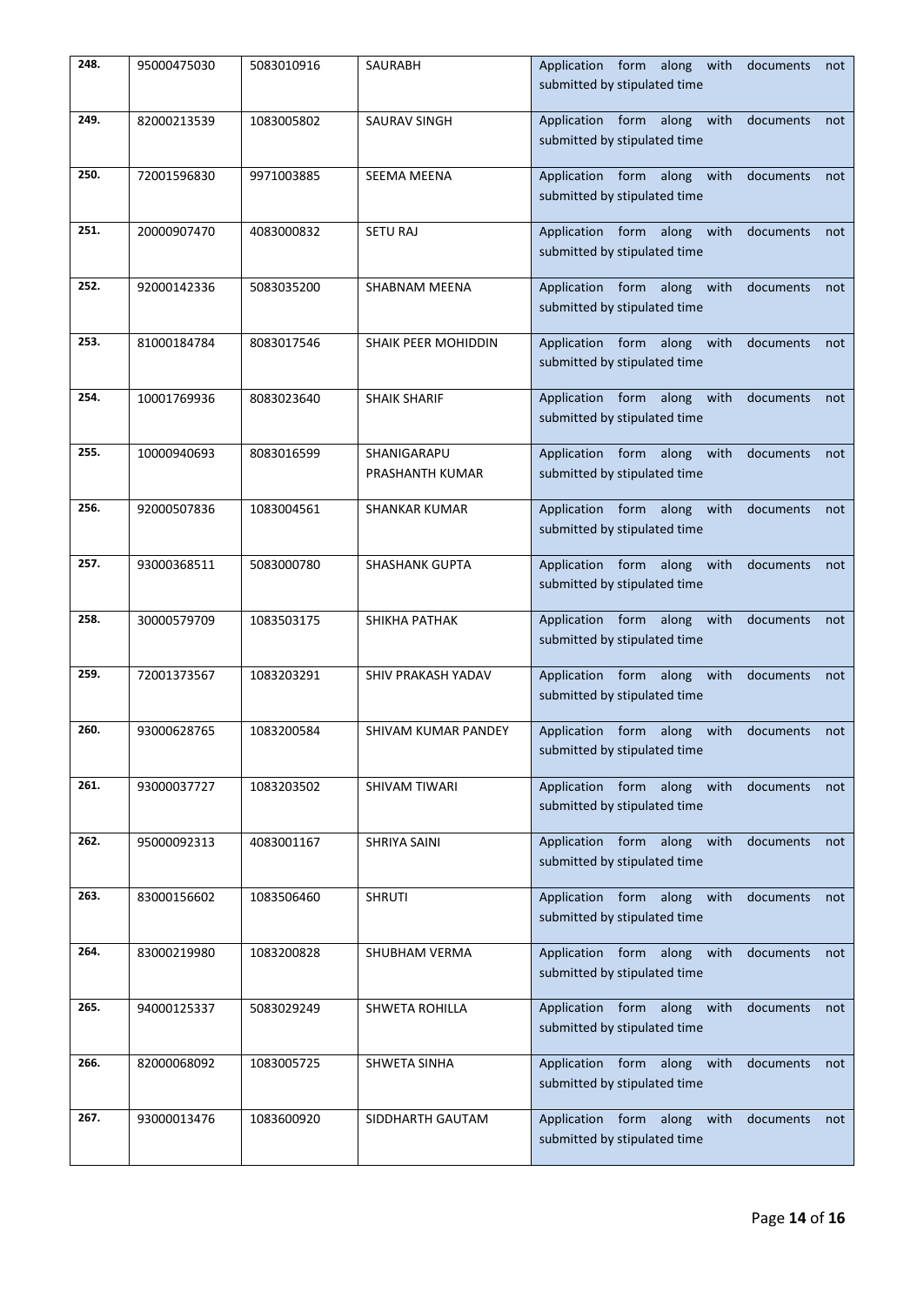| 268. | 93000365732 | 1083201387 | SMRITI SHARMA                       | Application form along with documents<br>not<br>submitted by stipulated time       |
|------|-------------|------------|-------------------------------------|------------------------------------------------------------------------------------|
| 269. | 95000465245 | 4083200354 | <b>SOURABH GUPTA</b>                | Application form along with<br>documents<br>not<br>submitted by stipulated time    |
| 270. | 75001537551 | 4083900001 | <b>STUTI CHAUDHARY</b>              | Application form along with<br>documents<br>not<br>submitted by stipulated time    |
| 271. | 40000996214 | 7083010475 | SUDHIR CHAUHAN                      | Application form along with documents<br>not<br>submitted by stipulated time       |
| 272. | 93000441396 | 1083301527 | <b>SUSHANT BAJPAI</b>               | Application form along with documents<br>not<br>submitted by stipulated time       |
| 273. | 92000417233 | 5083009557 | SUSHILA YADAV                       | Application form along with<br>documents<br>not<br>submitted by stipulated time    |
| 274. | 94000640888 | 5083016364 | <b>SWETA SHARMA</b>                 | Application form along with<br>documents<br>not<br>submitted by stipulated time    |
| 275. | 83000082730 | 1083500477 | <b>TANMAY SHARMA</b>                | Application form along with<br>documents<br>not<br>submitted by stipulated time    |
| 276. | 71000513372 | 8083015815 | THATI JAYA SIVAKUMAR<br><b>DORA</b> | Application form along with<br>documents<br>not<br>submitted by stipulated time    |
| 277. | 20000360685 | 5083045702 | VANDANA CHOUDHARY                   | Application form along with<br>documents<br>not<br>submitted by stipulated time    |
| 278. | 91000443478 | 8083001429 | VANKA KURMARAO                      | Application form along with<br>documents<br>not<br>submitted by stipulated time    |
| 279. | 83000181059 | 1083501939 | <b>VATASAL TANDON</b>               | Application form along with<br>documents<br>not<br>submitted by stipulated time    |
| 280. | 93000062827 | 1083403902 | <b>VIKAS</b>                        | Application form along with<br>documents<br>not<br>submitted by stipulated time    |
| 281. | 30000538405 | 1083402489 | <b>VIKAS GUPTA</b>                  | Application form along with<br>documents<br>not<br>submitted by stipulated time    |
| 282. | 83000196406 | 1083501839 | <b>VIKAS KUMAR</b>                  | Application form along with<br>documents<br>not<br>submitted by stipulated time    |
| 283. | 50000892074 | 5083027293 | <b>VIKAS KUMAR</b>                  | Application form along<br>with<br>documents<br>not<br>submitted by stipulated time |
| 284. | 82000047039 | 1083006578 | <b>VIKASH KUMAR</b>                 | Application form along<br>with<br>documents<br>not<br>submitted by stipulated time |
| 285. | 93000011178 | 1083502846 | VINEET KUMAR VERMA                  | Application form along<br>with<br>documents<br>not<br>submitted by stipulated time |
| 286. | 50000982400 | 1083200348 | <b>VINEETA BAIS</b>                 | Application form along<br>with<br>documents<br>not<br>submitted by stipulated time |
| 287. | 92000383271 | 1083008702 | <b>VISHAL KUMAR</b>                 | Application form along<br>with<br>documents<br>not<br>submitted by stipulated time |